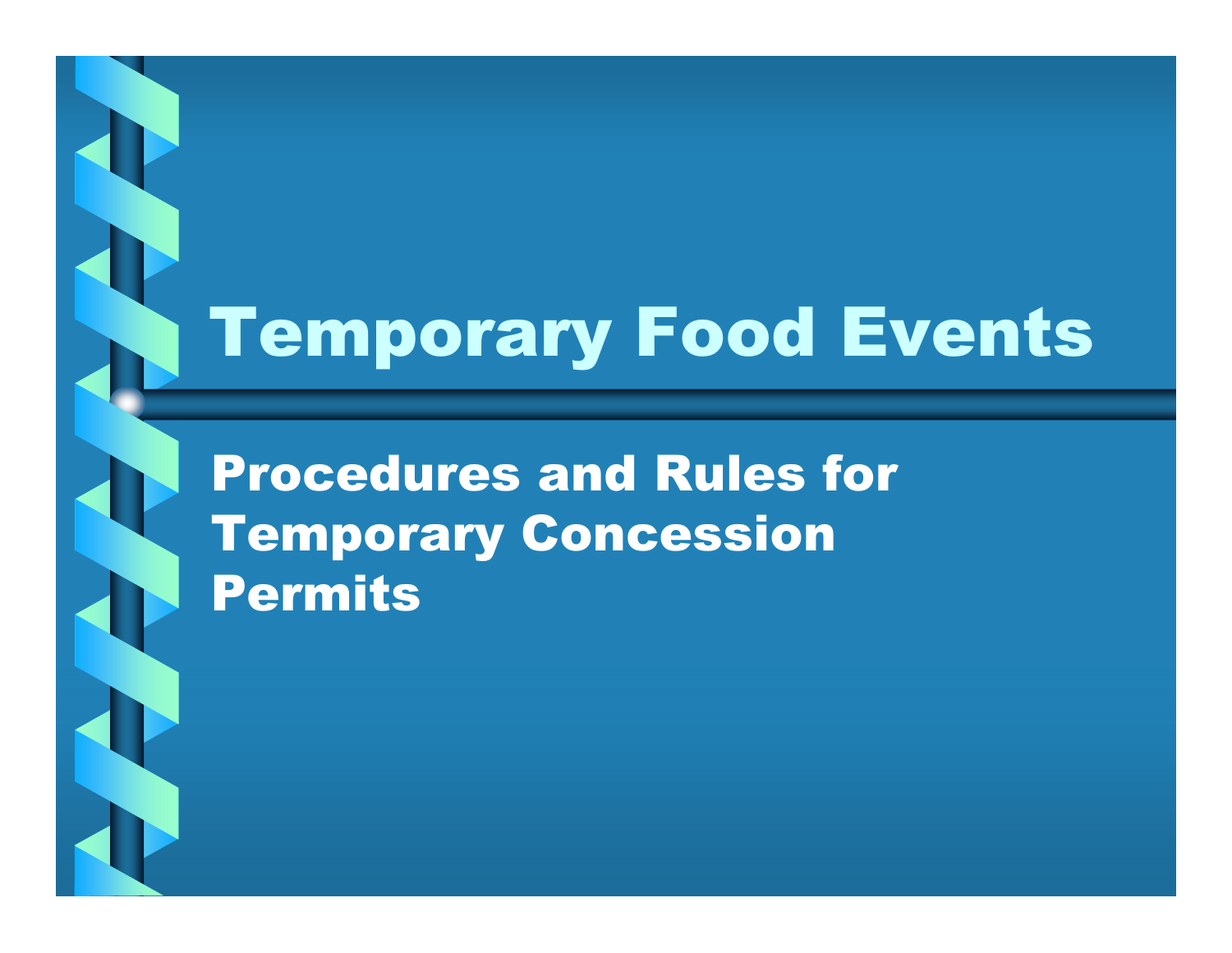# Permit

• All temporary food events will need to purchase a permit from the Brazos County Health Department

 $\bullet$ Permit fee is \$60 per event and must be purchased 3 days prior to the planned event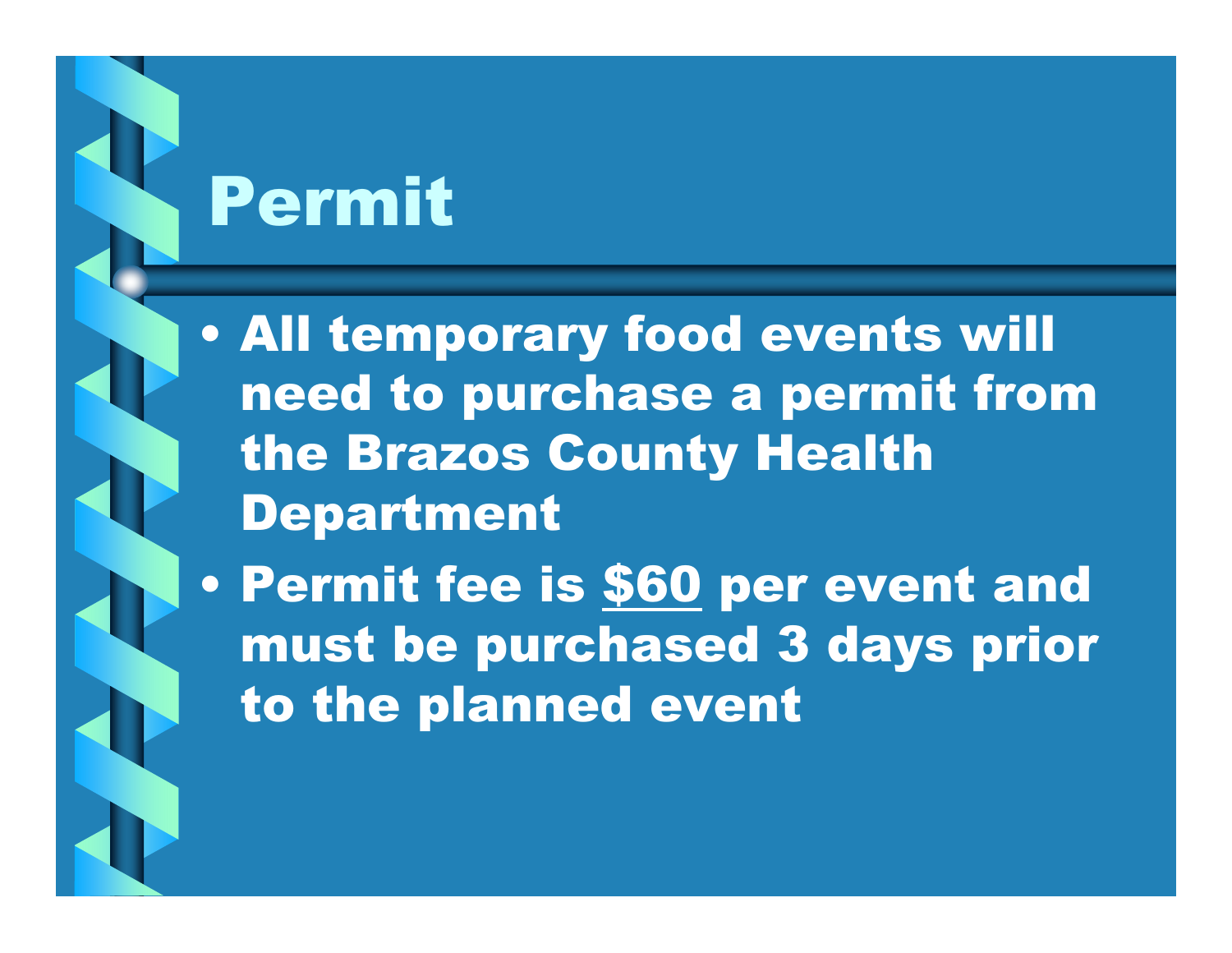#### Source and On-Site Production

• All food items that will be prepared must be from an approved source, such as a grocery store, discount warehouses, etc.

 Food must be prepared on site at the event. No home food production is allowed.

 $\bullet$ 

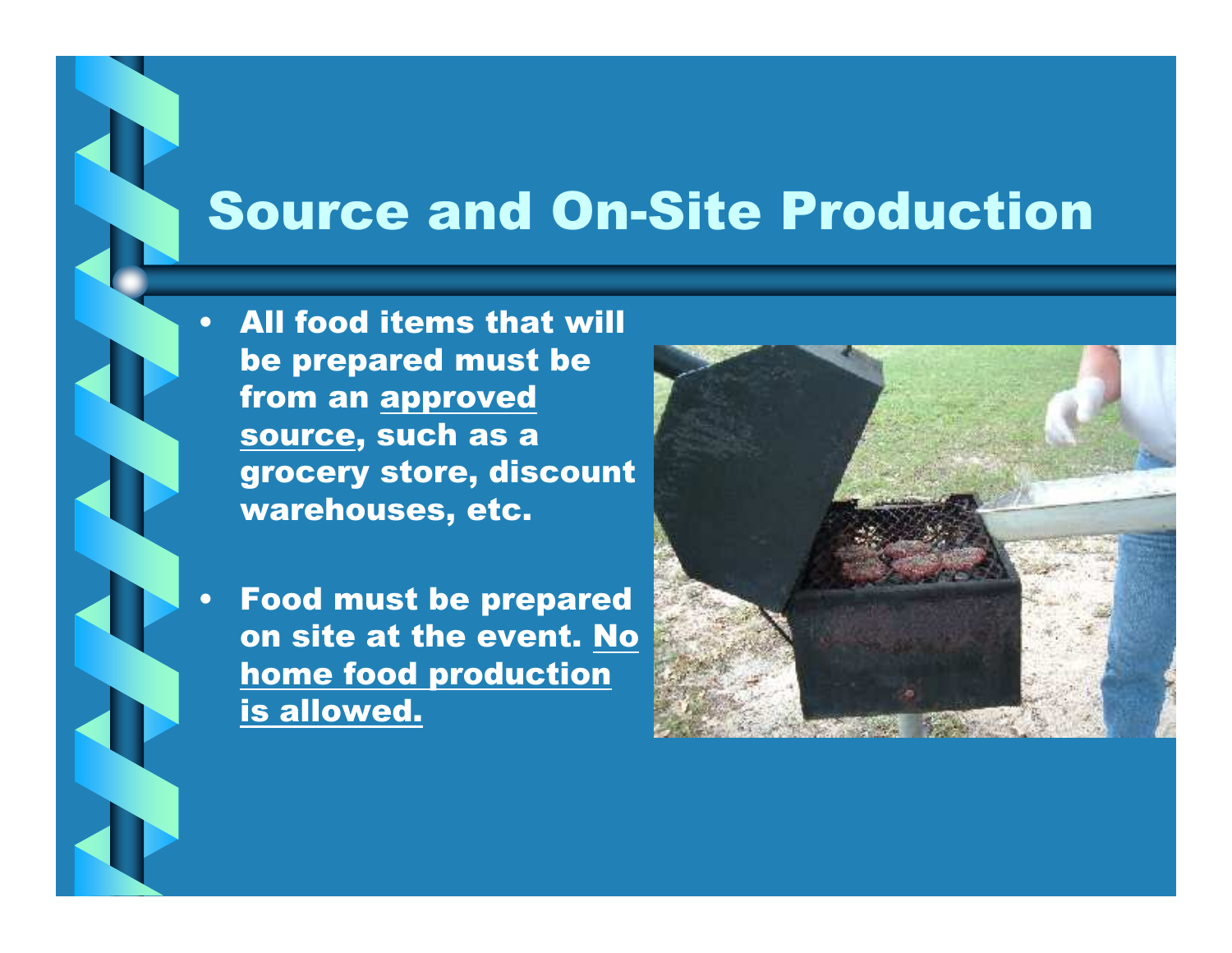# Cold Hold



• Food must be held at 41 degrees Fduring both transportation and preparation.

• Food may be refrigerated or kept on ice.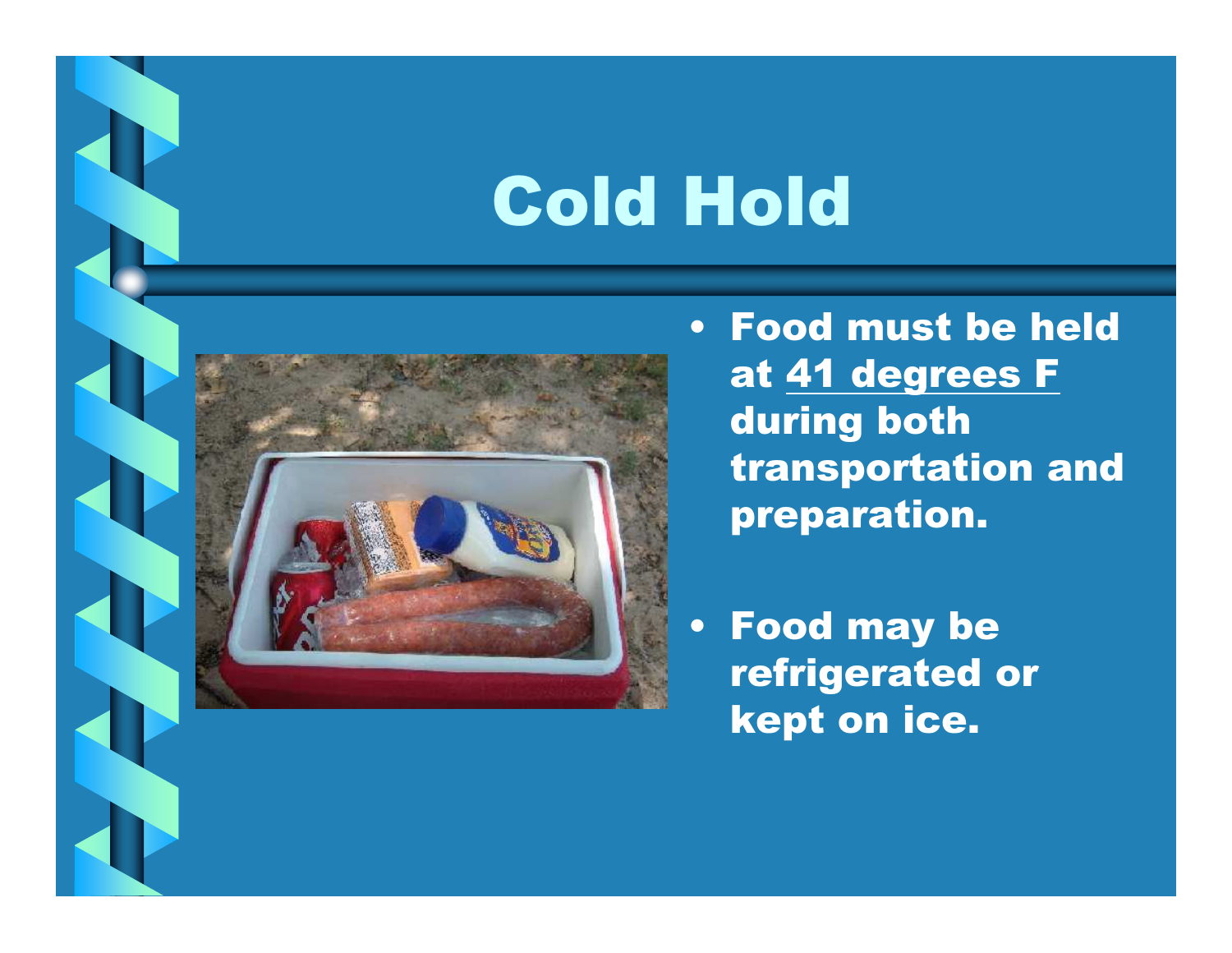# Cooking Temperatures

- $\bullet$  Cooking Temperatures should be monitored closely following these guidelines:
	- (all in degrees F)
- •Brisket(Raw Meat) 145
- 155  $\bullet$ **Hamburger Meat**
- 155 •**Hot Dogs**

 $\bullet$ 

165 •Chicken(Poultry)

 After the food is cooked it must be held at a temperature of 135 degrees F

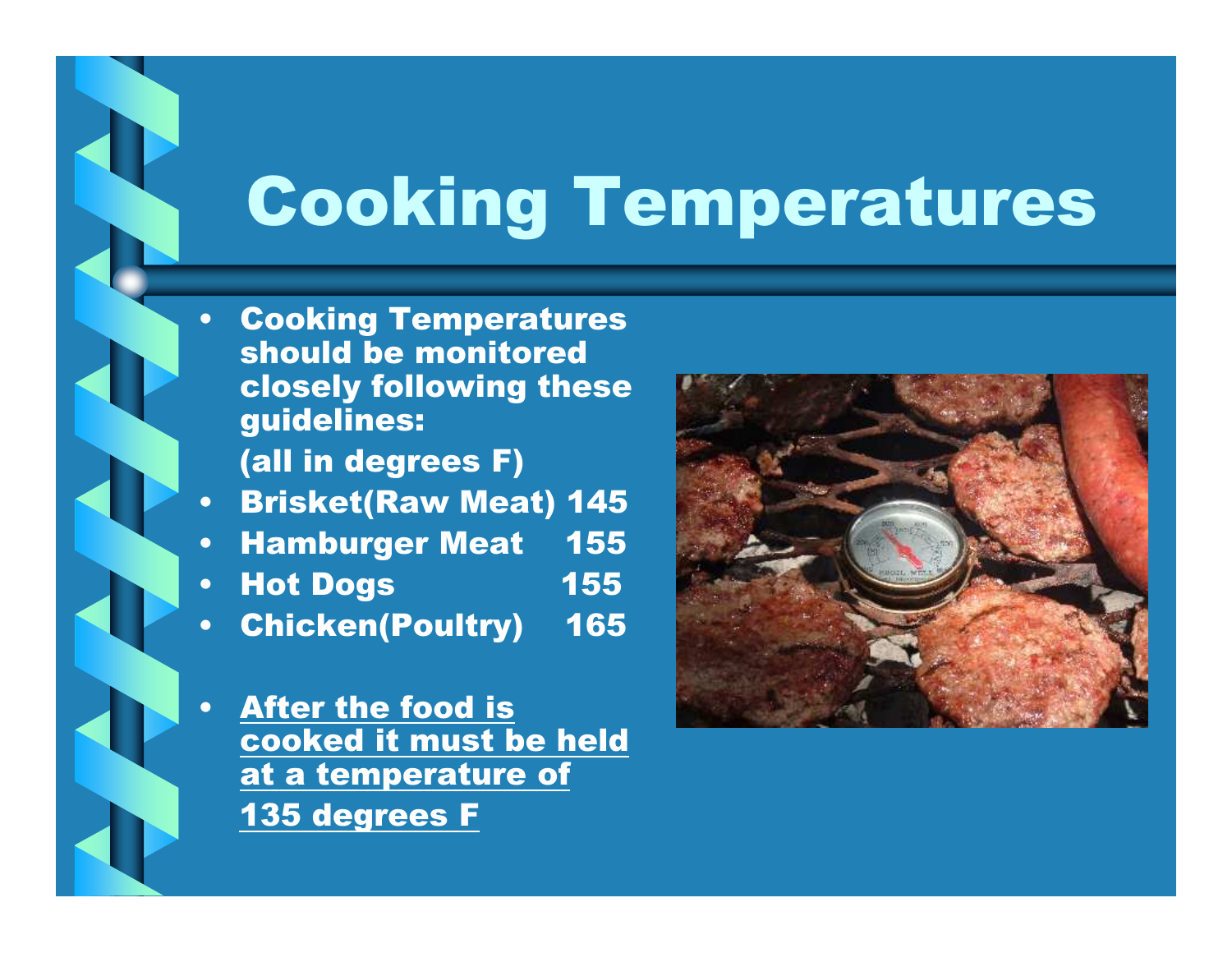# Hand Wash Station



- There must be a station set up that allows for hand washing.
- A water container must be designed with a spigot with a bucket underneath to collect wastewater.
- Hand Soap, Hand Sanitizer, and Disposable paper towels must be on site at all times during the event.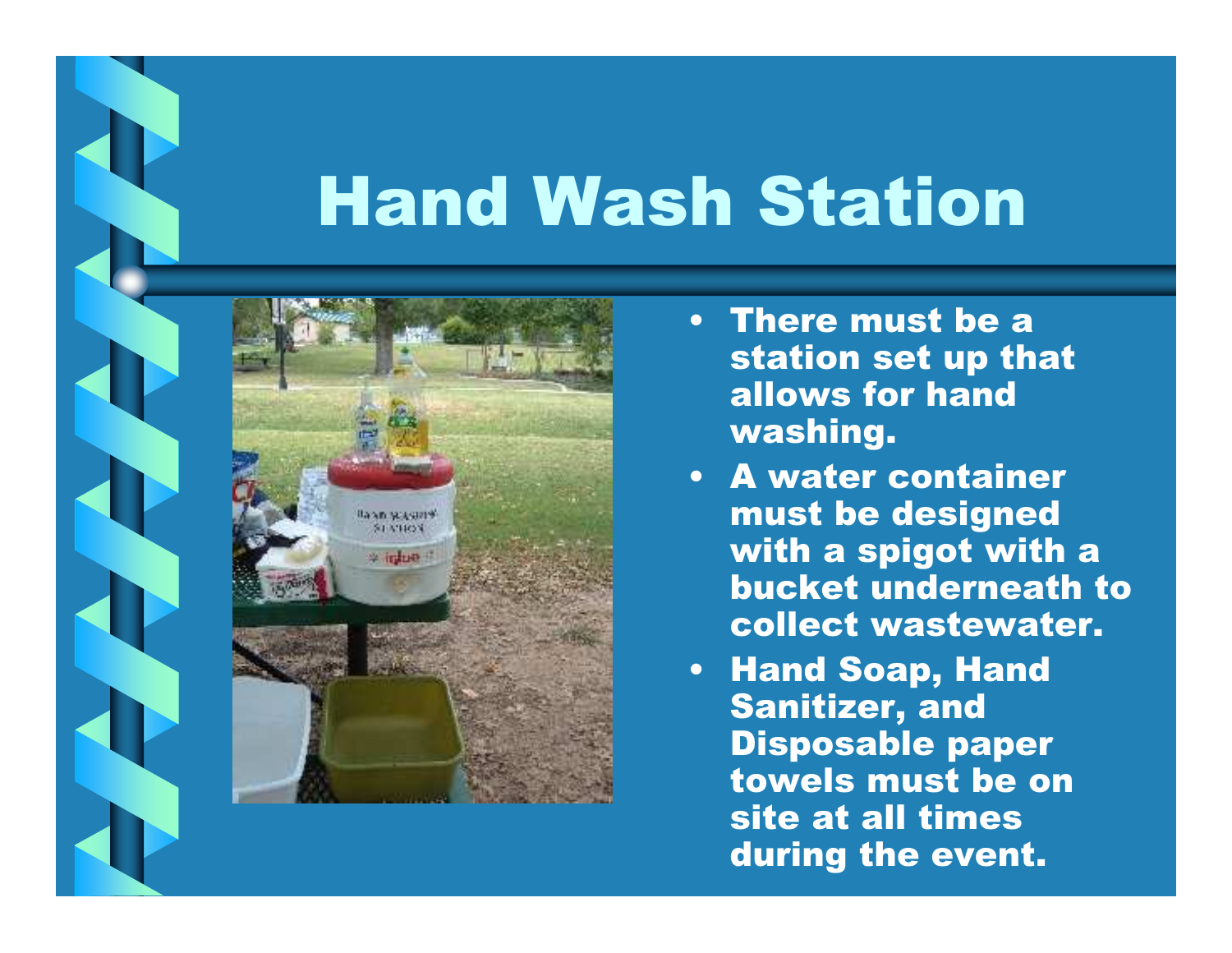#### Use of Hand Wash Station, Paper Towels, and Hand Sanitizer







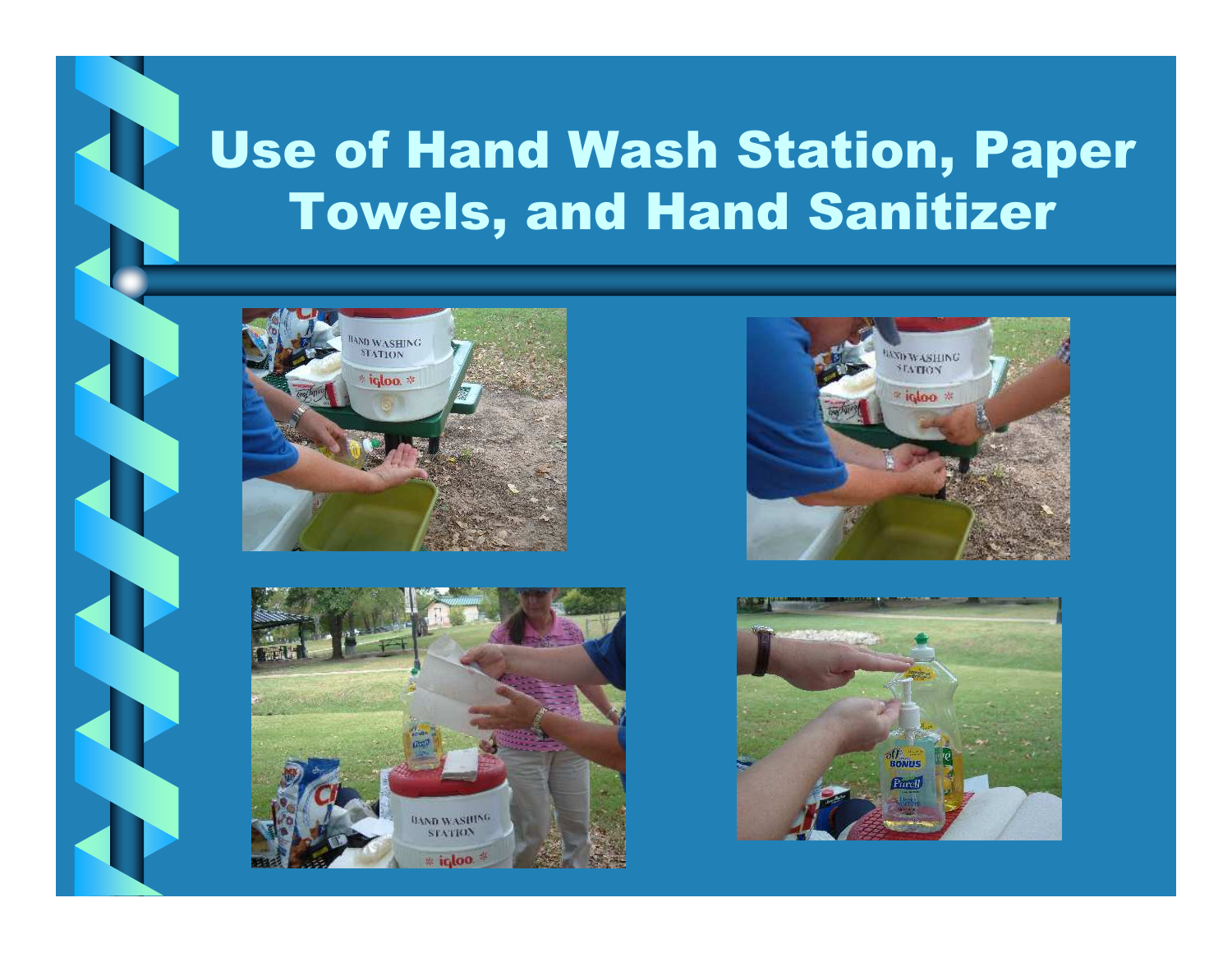# Food Prepping



- All personnel prepping food must wear some form of hair restraint, such as a hat or hair net.
- Gloves must also be worn by anyone handling food.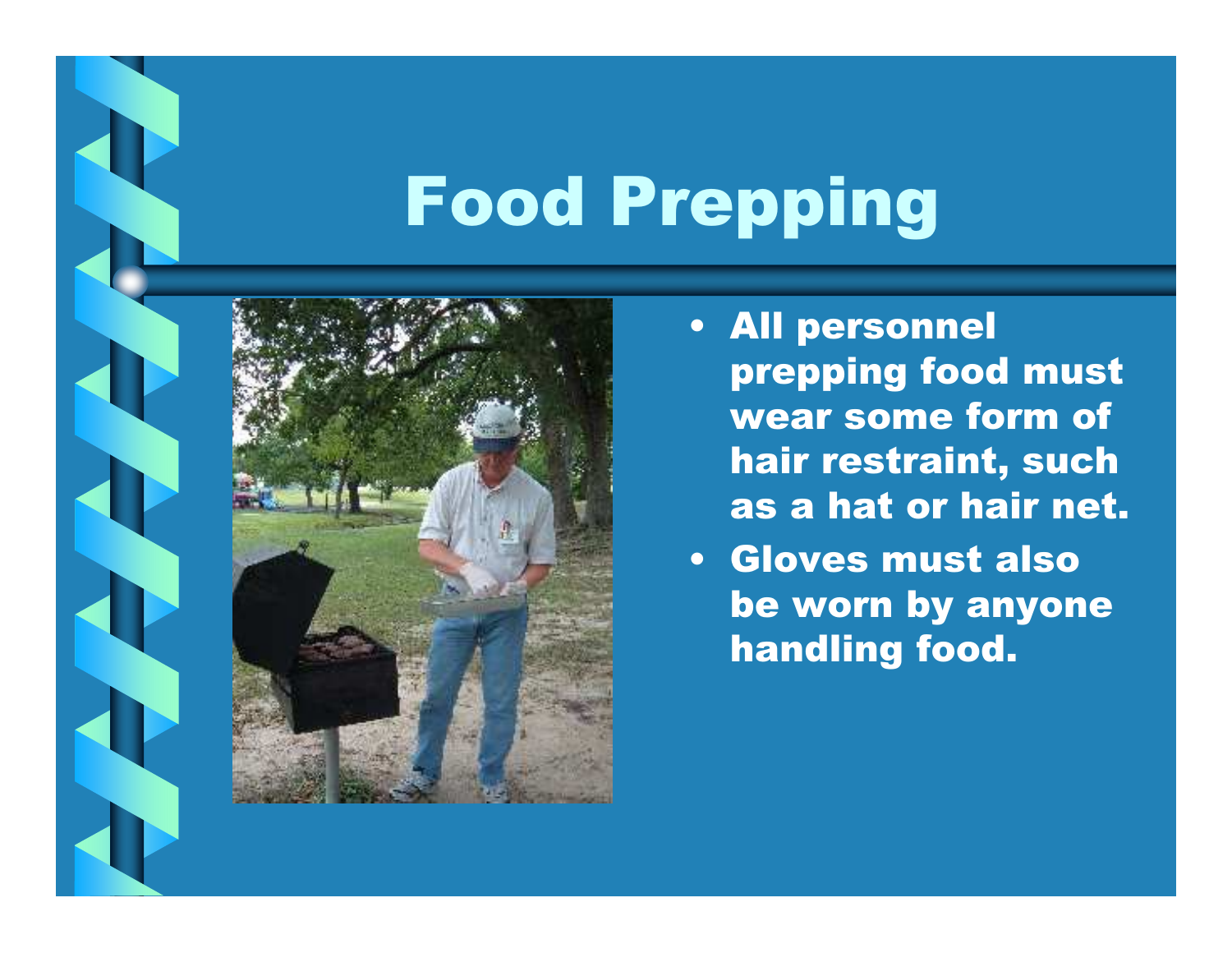# Use of Gloves While Prepping



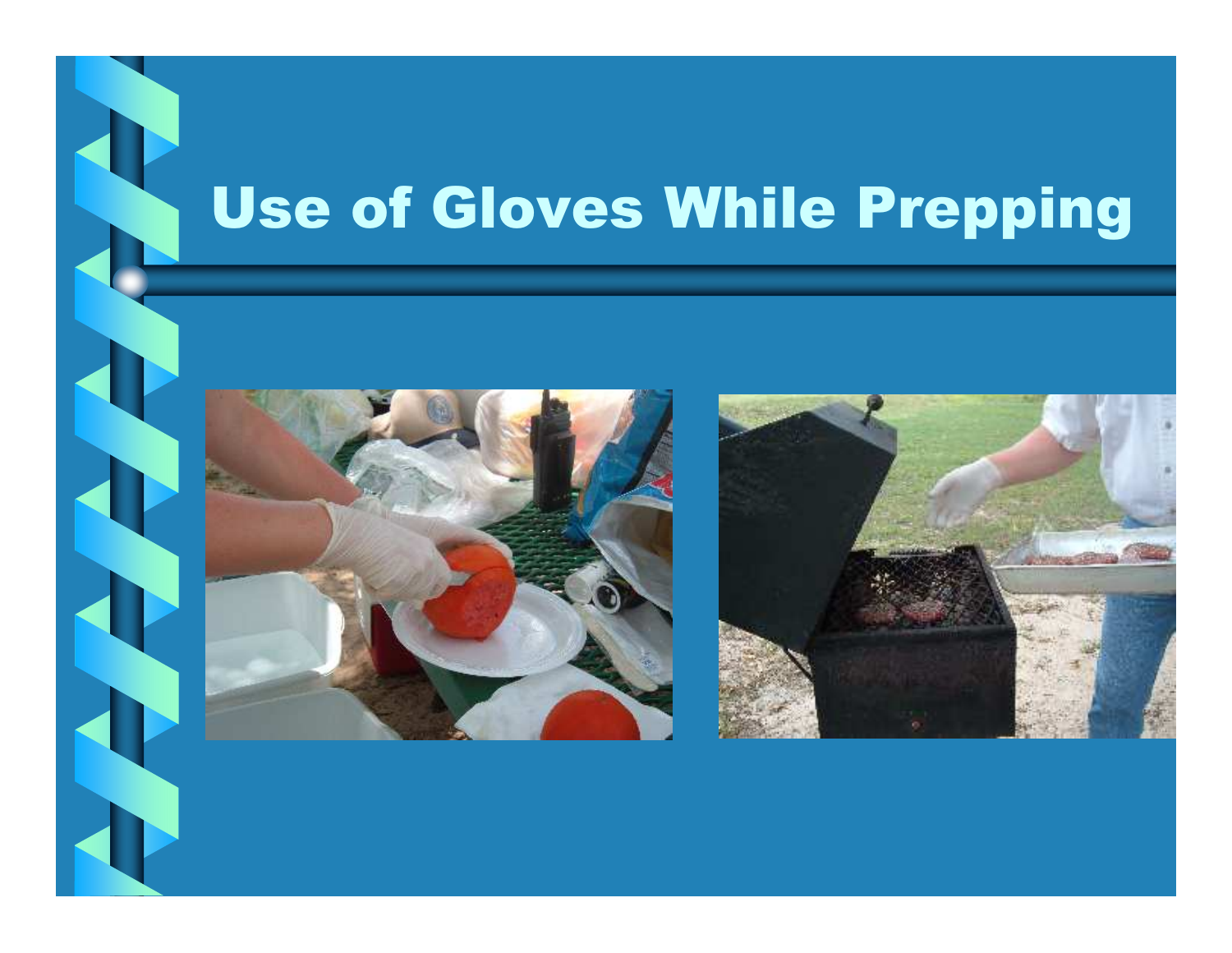#### Three Compartment Sink

- A three compartment sink should be set up to wash utensils.
- The first tub is used for warm soapy water.
- • The second tub is to rinse.
- The third tub is to sanitize. For proper strength mix 1-tablespoon(1 capfull) of bleach for every gallon of water.

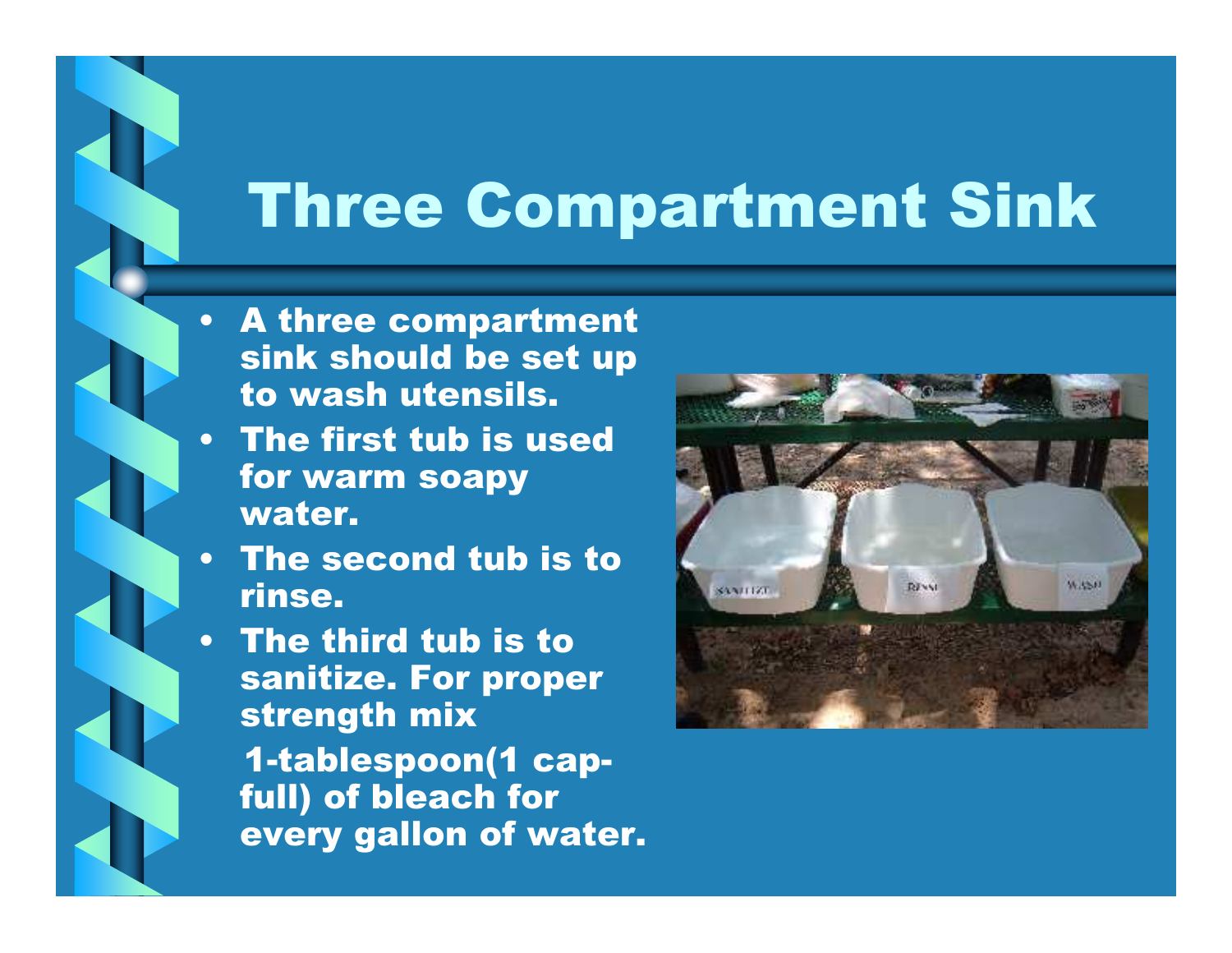# Wash and Sanitize Sinks

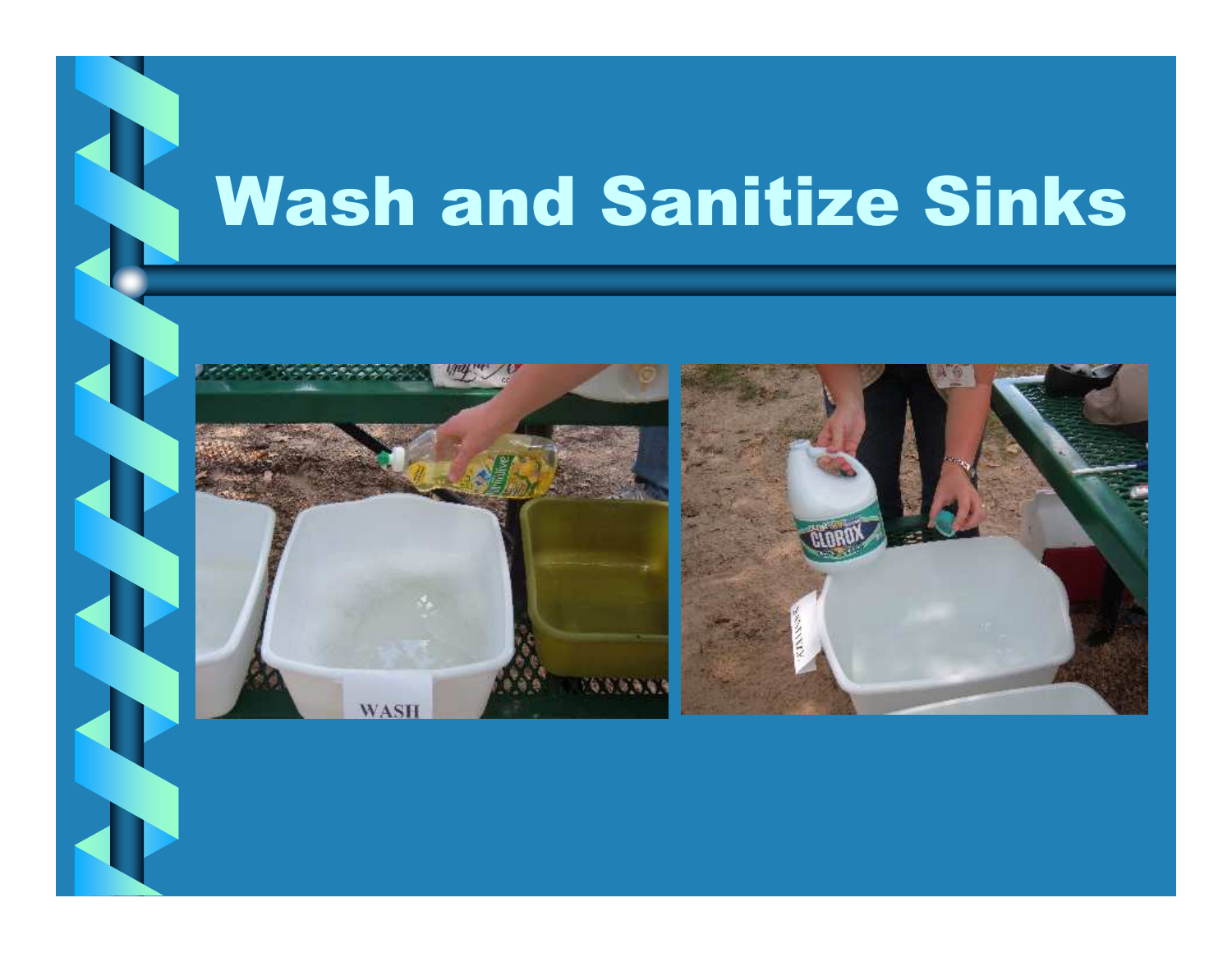#### The Need for a Three Compartment Sink.





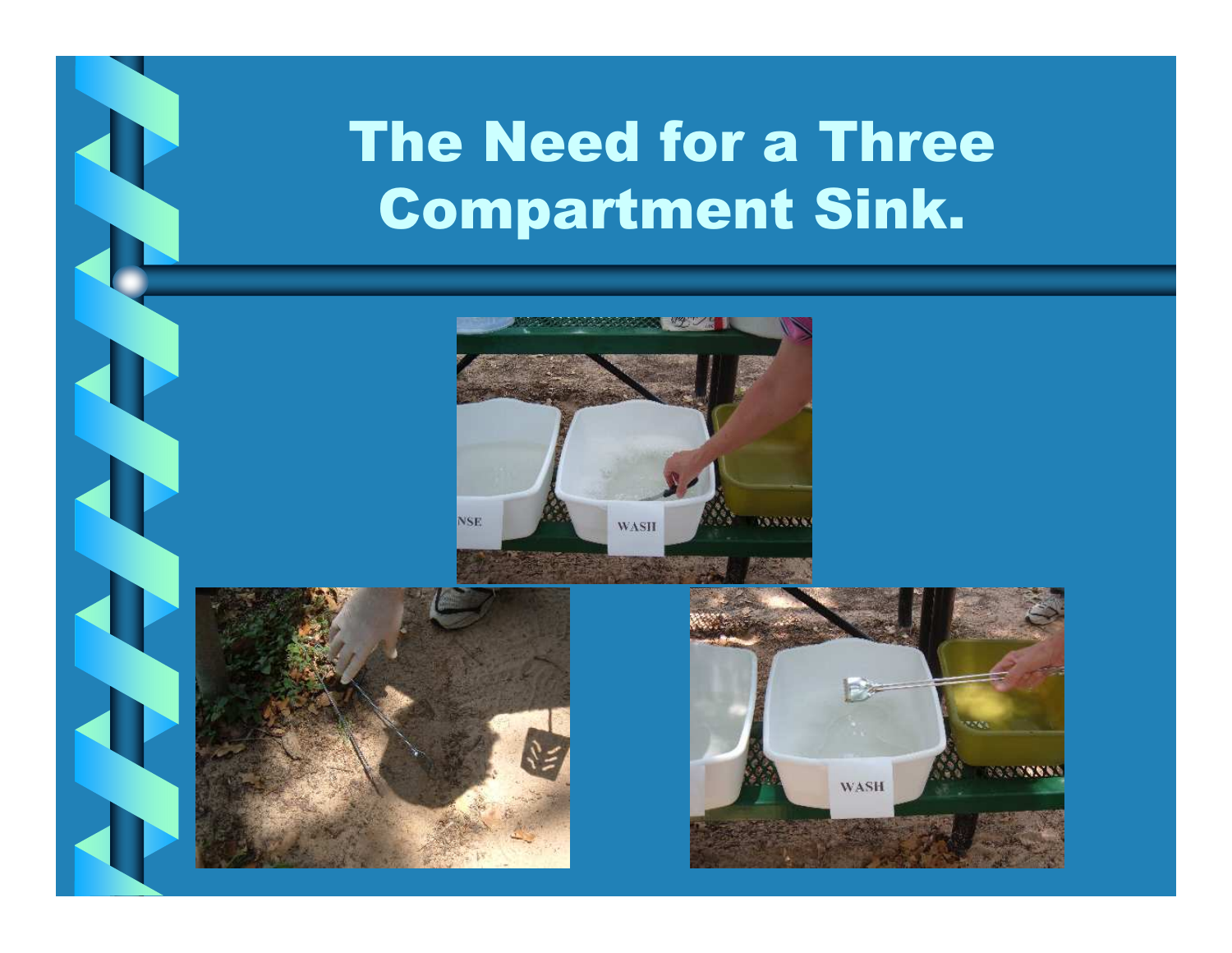## Trash/Waste Receptacles



- Waste receptacles must be provided for the public to dispose of trash properly.
- Ice machines, coolers, sinks, etc., must not be drained on the ground. They must be drained into approved plumbing.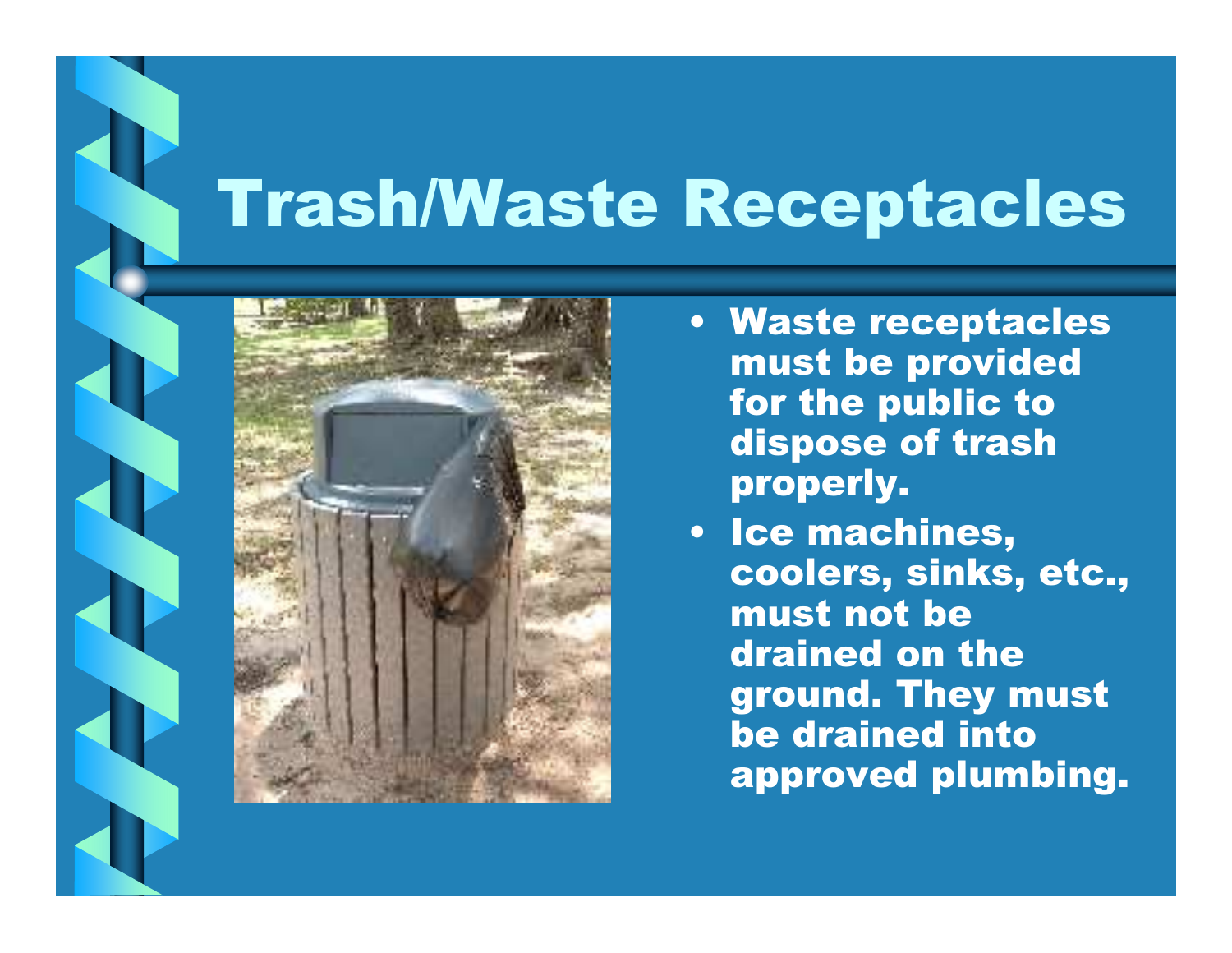## Water and Paper Products

• Water must come from an approved source and be available at each event.

• Only single service items may be used to serve the public, such as plastic utensils and paper ware.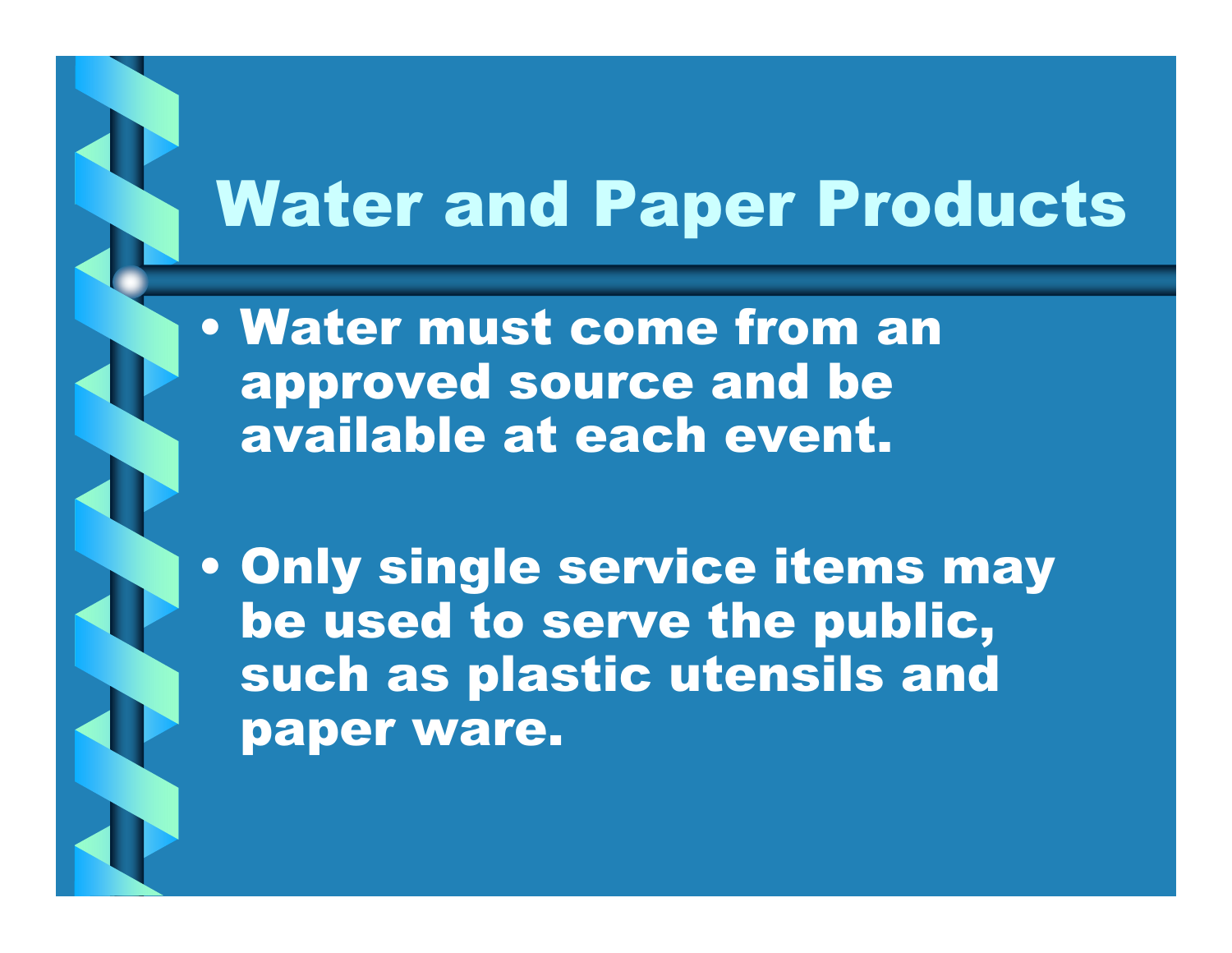### Ice

- All ice must be purchased from an approved source.
- Approved sources include grocery stores, icehouses, and convenient stores.
- <u>Ice used to fill drink cups must be</u> kept separate from ice used to store<br>feed food.
- The ice must be kept covered and scoops with handles used for dispensing. Do not use cups for scooping ice.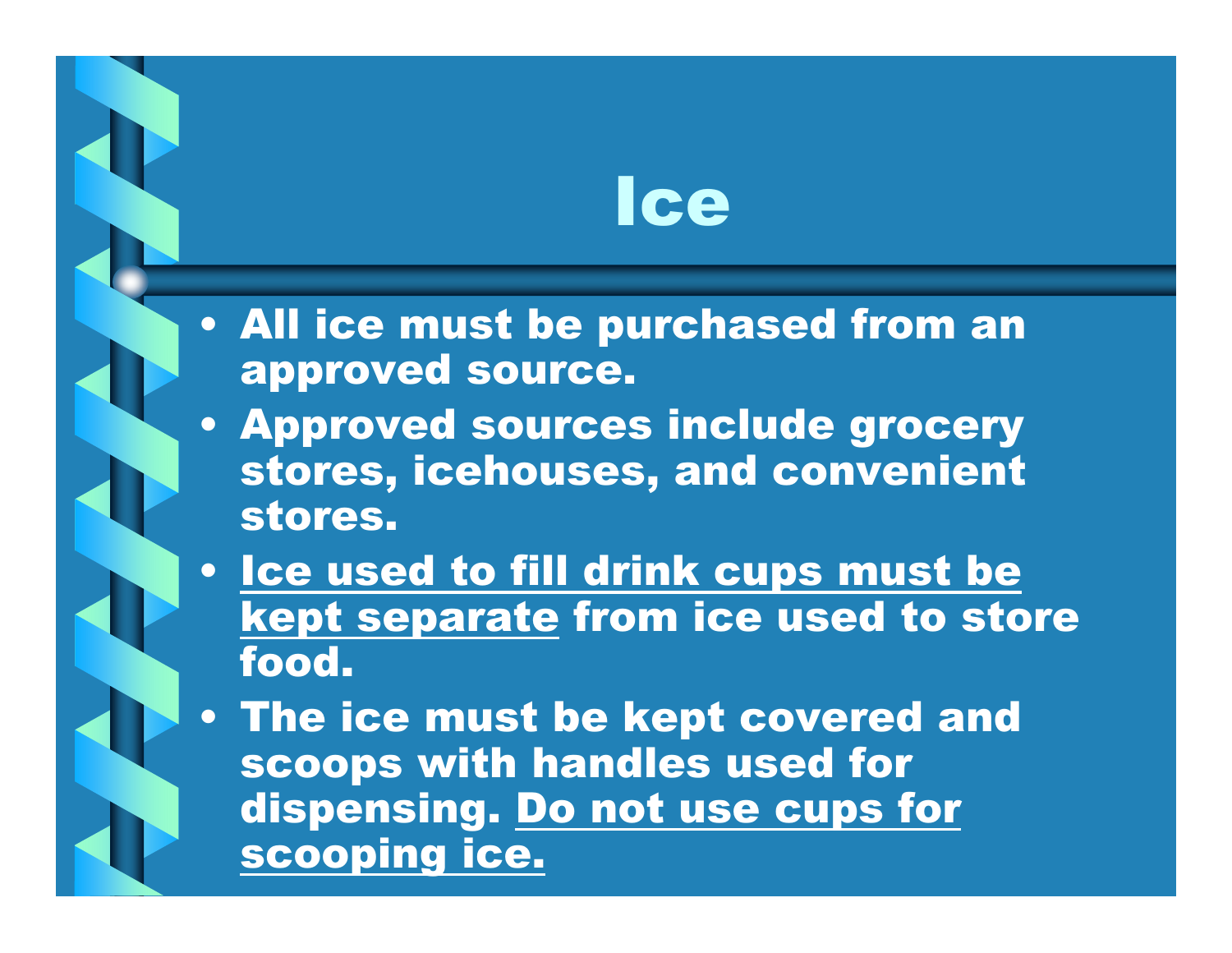### Contact Surfaces and Floors

• All food contact surfaces must be in good repair and cleaned with 100PPM solution of sanitizer (1 tablespoon of bleach (1 cap-full) per gallon of water).

• A floor may be concrete, asphalt, dirt or gravel if its covered with mats, removable platforms, buckboards, tarp or other suitable materials.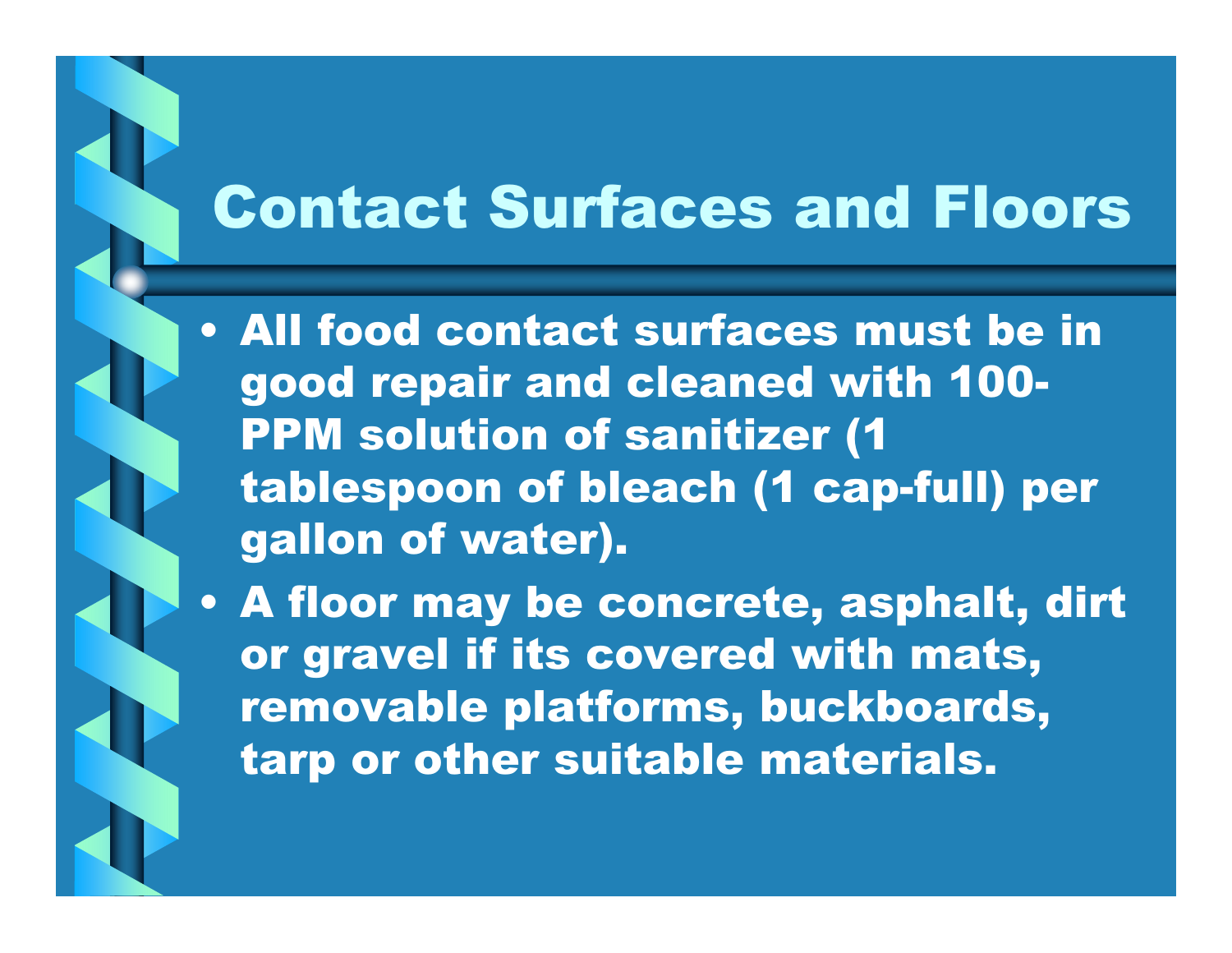## Restrooms

• If restroom facilities are not within a close proximity of the event, Port-a Potties need to be provided.

• Please remember to wash your hands after using the restroom.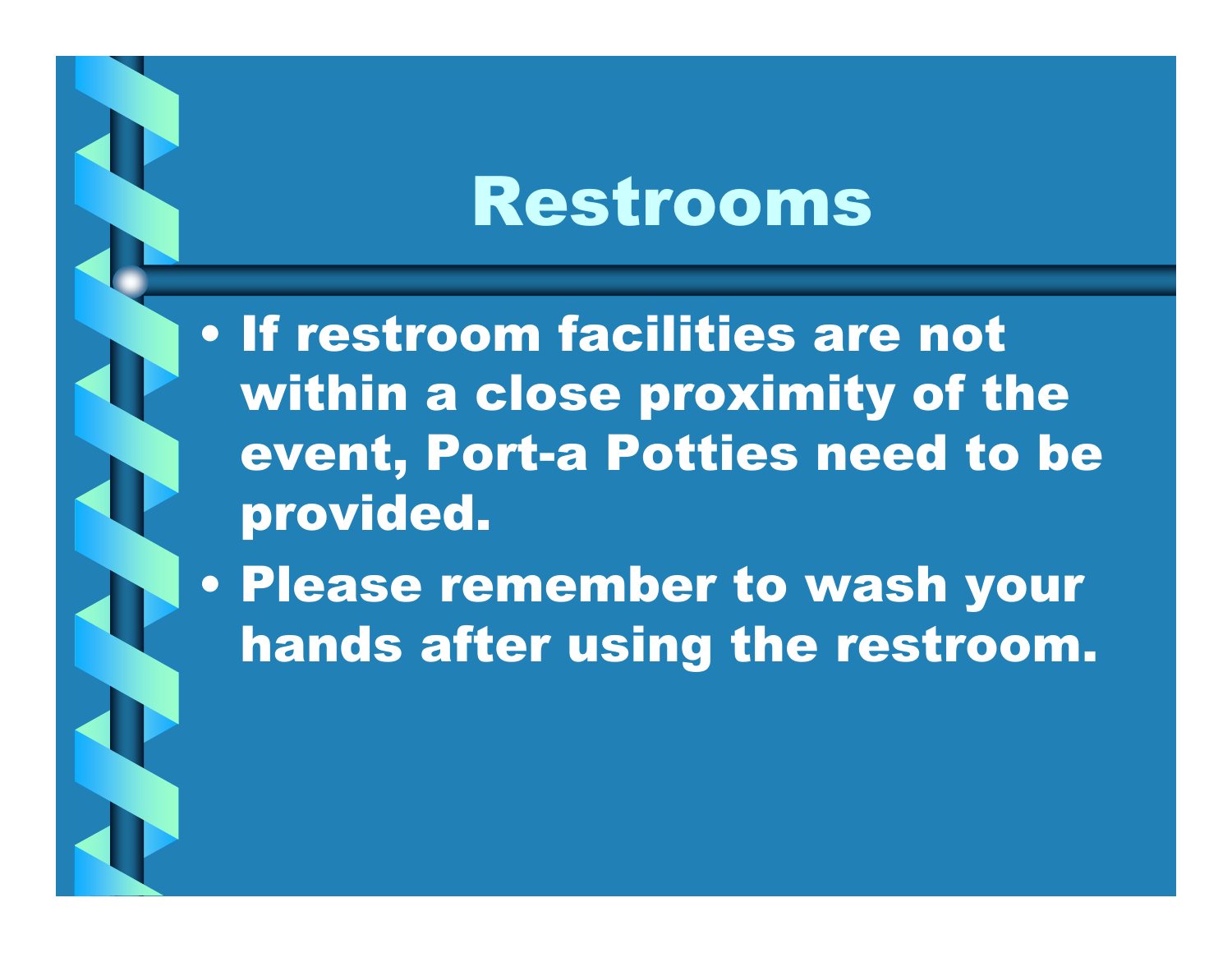#### Things That Should Not Occur

• Do not eat while prepping food.

•

 Do not wash gloves. Always dispose of used gloves and attain clean ones when switching between prepping different foods.



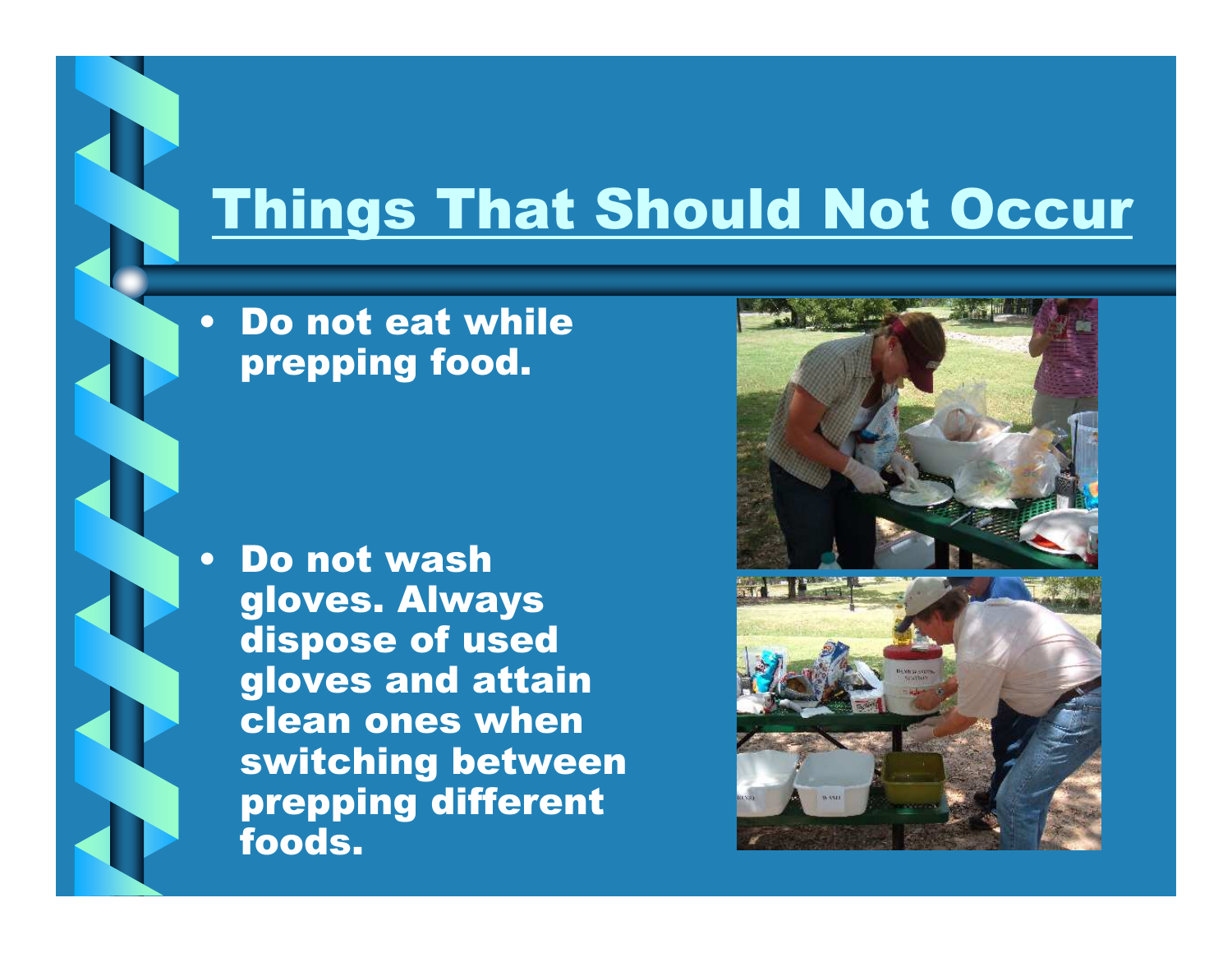# Inspections





• Unannounced inspections can and will be done by the Brazos County Health Department during the operation.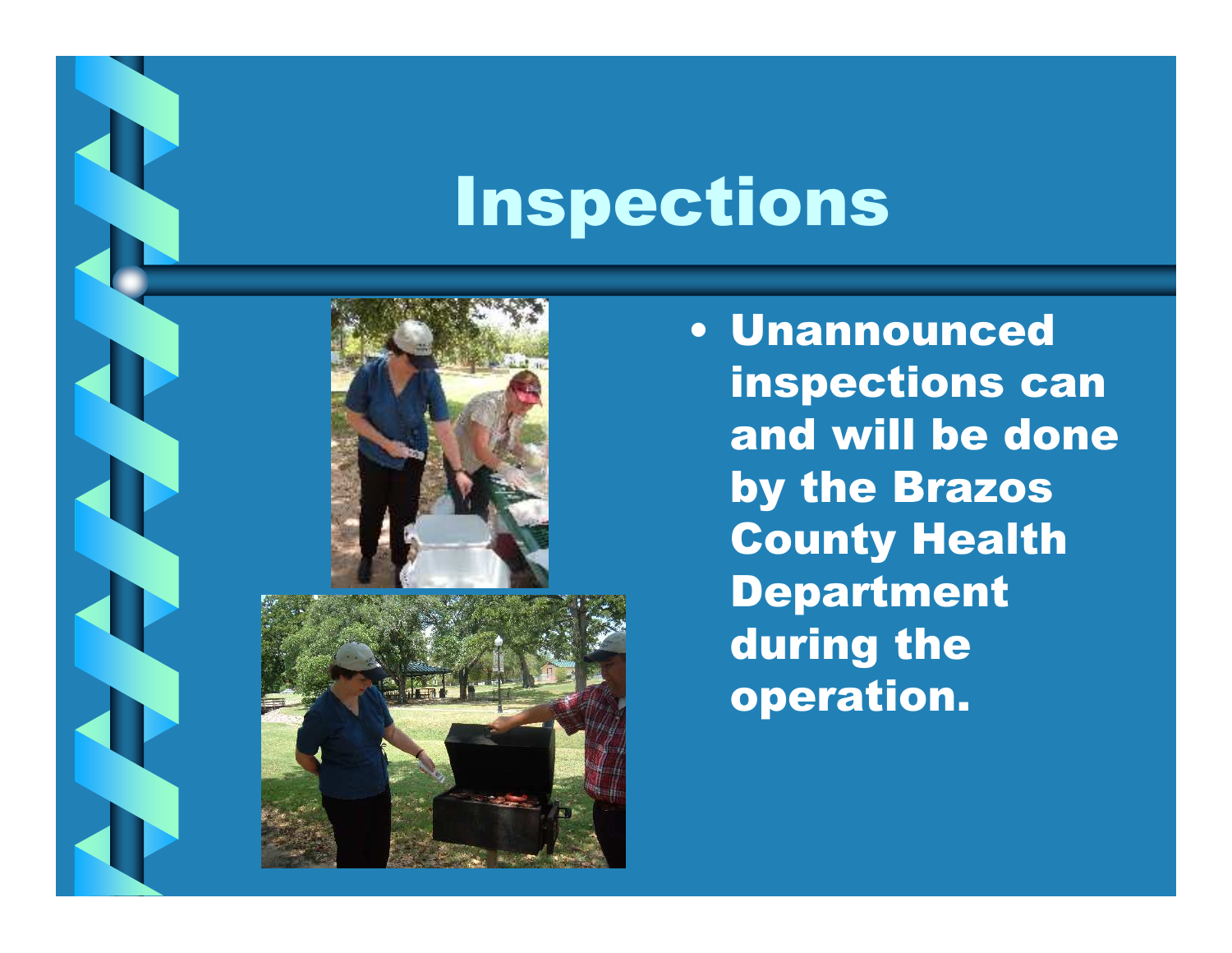# A Typical Overall Setup